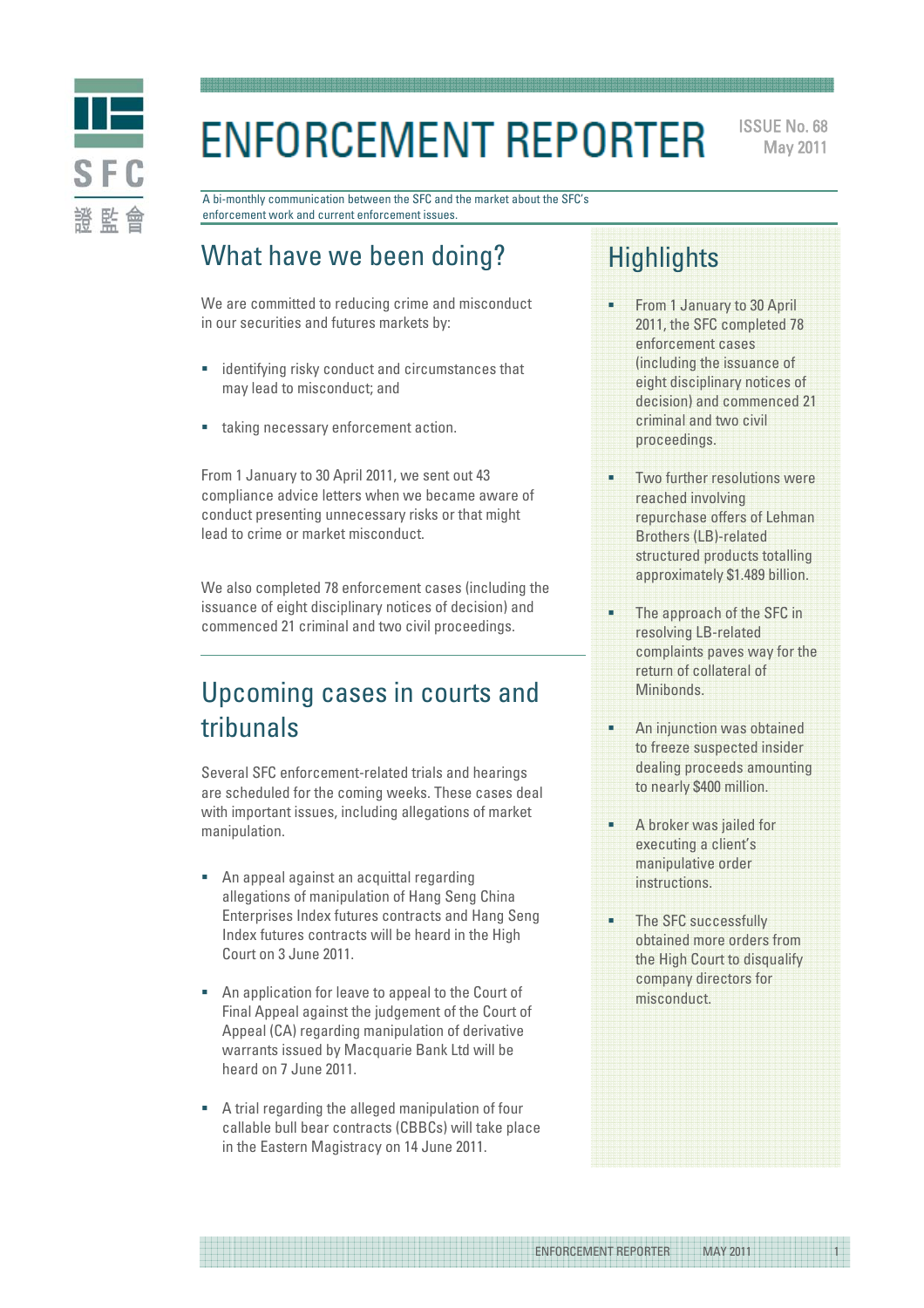- Appeals against the conviction and sentence regarding insider dealing in the shares of Universe International Holdings Ltd will be heard in the High Court on 22 June 2011.
- An appeal against conviction regarding false or misleading representations in an application to the SFC will be heard in the CA on 13 July 2011.
- A trial regarding the alleged manipulation of shares of Shun Ho Resources Holdings Ltd and Shun Ho Technology Holdings Ltd will take place in the Eastern Magistracy on 18 July 2011.
- A trial regarding the alleged manipulation of shares of VST Holdings Ltd will take place in the District Court on 14 September 2011.

For a complete list of upcoming prosecutions and related criminal hearings, please see "Upcoming Events and Calendar" on the SFC website.

### SFC's strategy for LB-related products bears fruit

#### Return enhanced based on collateral recovery

PricewaterhouseCoopers (PwC), receivers of the collateral of the Lehman Brothers (LB) Minibonds, reached a conditional agreement with Lehman Brothers Special Financing Inc. (LBF). The agreement:

- will provide substantial recoveries from the underlying collateral for all customers who held Minibonds issued in series 10 to 12, 15 to 23 and 25 to 36, including those who were ineligible to receive repurchase offers under the resolution between the SFC, Hong Kong Monetary Authority (HKMA) and the 16 distributing banks of the Minibonds on 22 July 2009 (the Minibond Agreement); and
- will enable additional ex gratia payments be made by the banks to eligible customers under the Minibond Agreement. The payments will increase the level of recovery of eligible customers to 85% to 96.5% of their initial investment.

A relevant confirmation was obtained from the US Bankruptcy Court so as to fulfil the criteria for the conditional agreement reached between the receivers and LBF. The conditional agreement has also been approved by the noteholders of the Minibonds for each and every series who cast votes at special meetings in May 2011. This means that the agreement is effective. According to the receivers, payments are expected to be made to the noteholders in June 2011.

The outcome is the result of:

- the top-down strategy set in train by the SFC in investigating the complaints received following the collapse of Lehman Brothers Holdings. Instead of investigating tens of thousands of cases, the SFC investigated each distributor's sales processes and practices, including how well the financial circumstances of the customers were understood and how well advisory staff understood and matched the products they recommended to their customers. The strategy enabled the large volume of complaints to be dealt with efficiently, effectively and expeditiously, and the Minibond Agreement to be reached; and
- the Minibond Agreement, which the SFC negotiated with the banks, requires the banks to take reasonable steps to expedite the return of the collateral including creation of a fighting fund by using the commission income earned from the sale of the Minibonds. Accordingly, the banks provided a fund of up to \$291 million that enabled the appointment of the receivers to take all necessary actions to recover the underlying collateral of the Minibonds.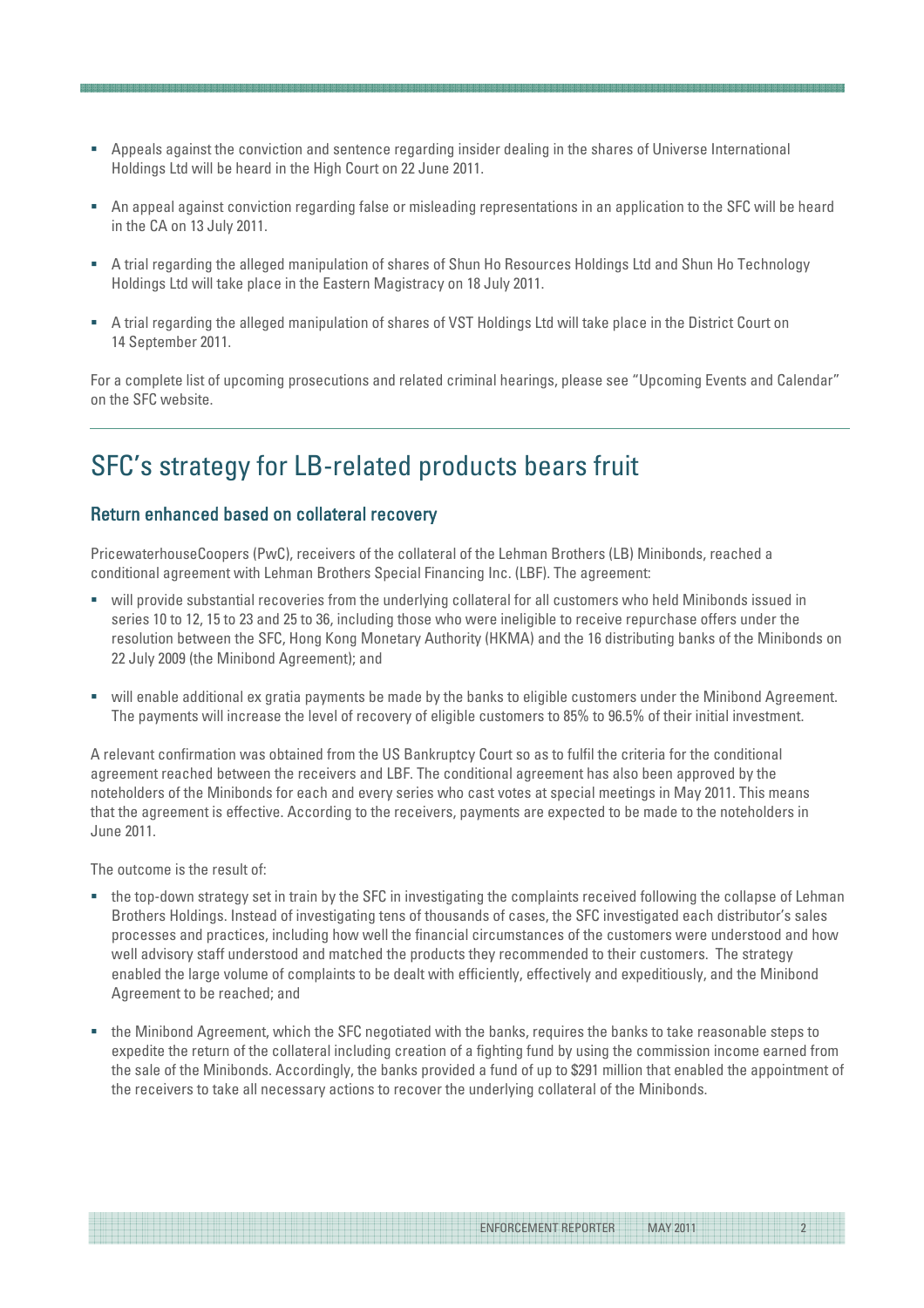To date, the top-down strategy has enabled the SFC to enter into agreements with:

- 19 distributors (including the banks) of the Minibonds;
- two non-distributors of the Minibonds;
- two of the Minibond distributors in relation to their sale of certain Equity Index-linked Fixed Coupon Principal Protected Notes issued by LB; and
- two other distributors in relation to their respective distribution of LB-related Constellation Notes and equity linked structured notes issued and guaranteed by LB (LB ELNs).

The latest agreements were reached with Standard Chartered Bank (Hong Kong) Ltd (Standard Chartered) and Core Pacific-Yamaichi International (H.K.) Ltd (CPYI) (see below).

#### Latest agreements reached on LB-related structured products

The SFC and the HKMA had reached an agreement with Standard Chartered in relation to its distribution of LB ELNs.

Standard Chartered agreed to:

- make a repurchase offer to eligible customers holding an outstanding LB ELN distributed by it. The total value of the repurchase offer is estimated to be approximately \$1.48 billion and will cover over 95% of the outstanding transactions in LB ELNs by Standard Chartered customers; and
- pay top-up payments to customers with whom Standard Chartered has already entered into settlement agreements but would otherwise have been eligible to receive a repurchase offer, to the extent that such payments are needed to ensure these customers are treated in the same way as other customers participating in the repurchase scheme.

When recommending or advising on securities, firms have an obligation to ensure products are suitable for their clients. Assessing the right level of concentration is a necessary part of the suitability assessment. The SFC and the HKMA were concerned that Standard Chartered may have exposed its customers to higher levels of risk than were suitable for them by not adequately considering concentration risk when assessing the suitability of LB ELNs for customers.

In entering into the agreement, the SFC took into account, the following, among other factors:

- Although LB ELNs were high-risk products, they were less complex than Minibonds and likely to have been suitable products for most customers as part of a diversified portfolio.
- Unlike Minibonds, LB ELNs had no distributable collateral. As unsecured creditors, the chance was slim that holders of LB ELNs would receive a substantial payment or dividend in the bankruptcy of LB so the payments from Standard Chartered might be the only possible return.
- The repurchase offer would enable the vast majority of LB ELN customers to obtain a reasonable recovery without the costs and associated risks of separate litigation.
- The agreement would bring the LB ELN matter to an end for the benefit of Standard Chartered and its customers willing to participate in the repurchase scheme. The result could not have been achieved through the SFC's disciplinary action.
- Standard Chartered has undertaken to engage an independent reviewer to review its systems and processes relating to the sale of unlisted structured investment products and will commit to the implementation of all recommendations.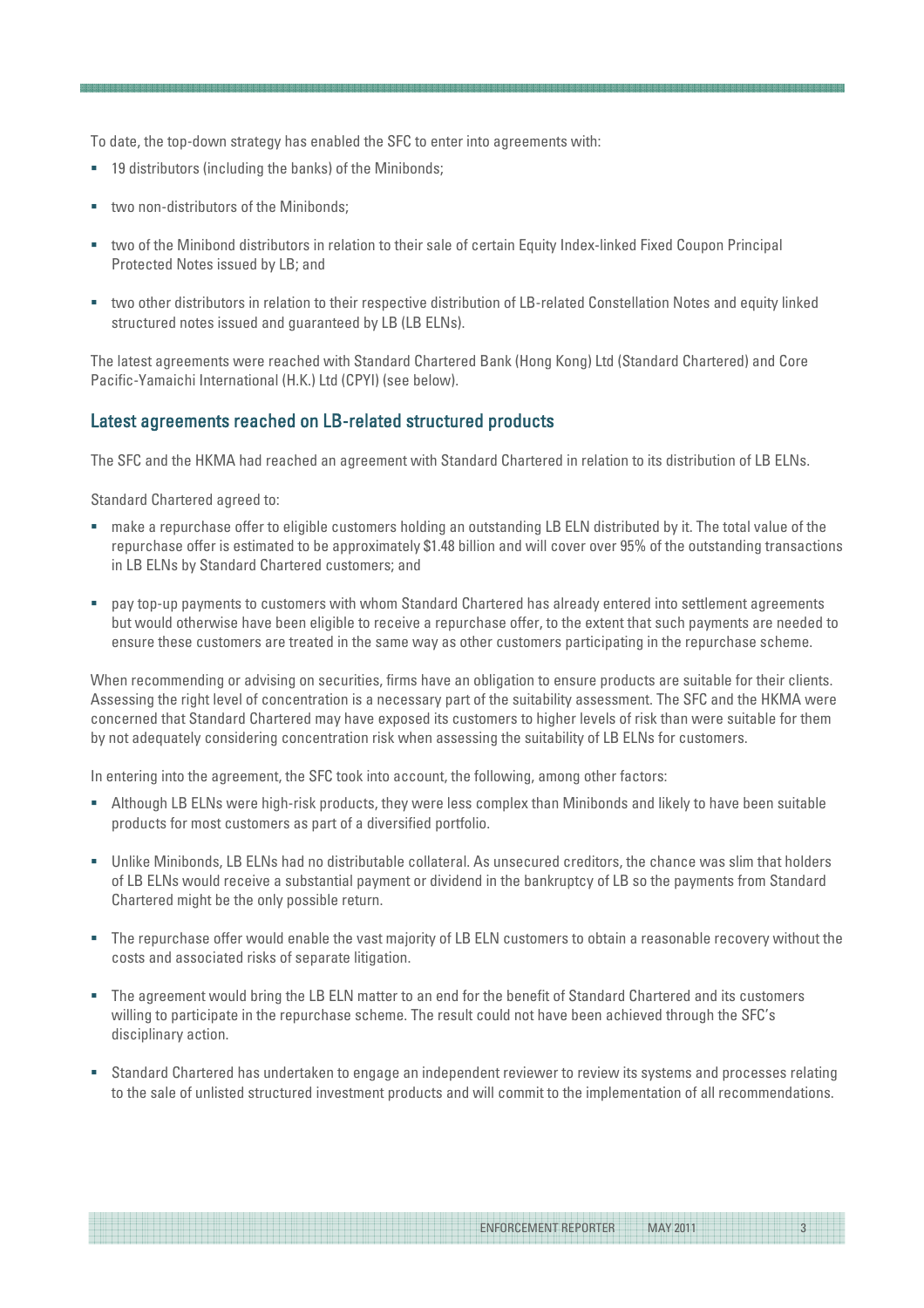The scheme is reasonable and appropriate in light of the regulatory concerns and public interest. The SFC agreed not to take disciplinary action against Standard Chartered and its staff in relation to the distribution of LB ELNs, save for any acts of dishonesty, fraud, deception or conduct of a criminal nature.

In the latest agreement reached between the SFC and CPYI, the SFC raised a number of concerns with CPYI's internal systems and controls regarding the sale of the Minibonds and other LB-related structured products. The SFC's concerns were related to the adequacy of product due diligence, adequacy of training and guidance given to its sales staff, and establishment and implementation of proper guidelines and monitoring procedures on the sale and marketing of these products.

CPYI acknowledged the seriousness of the concerns and agreed to, among other things, offer to repurchase from all its eligible customers outstanding Minibonds and LB-related structured products and to pay compensation to all its eligible former customers for their previous holding(s) in these products. The total amount of repurchase and compensation is approximately \$9.6 million.

For further details, please see press releases dated 22 January 2009, 5 April 2009, 2 July 2009, 22 July 2009, 17 December 2009, 23 December 2009, 13 January 2010, 14 July 2010, 1 March 2011, 27 March 2011 and 12 May 2011, announcements made by the receivers from PwC on 28 March 2011, 14 April 2011, 18 May 2011, 19 May 2011 and 21 May 2011, and the speech delivered by Mr Mark Steward, the SFC's Executive Director, Enforcement, at the seminar on Prevention of Financial Crime, Management of Risk and Corruption.

### Injunction obtained to freeze suspected insider dealing proceeds

Following the announcement made by China Forestry Holdings Co, Ltd (China Forestry) on 31 January 2011 that its auditors had identified possible irregularities in the audit process in respect of the financial year ended 31 December 2010, the SFC started investigating.

Top Wisdom Overseas Holdings Ltd (Top Wisdom), a company of Li Han Chun (the former chief executive officer (CEO) of China Forestry), was found to have entered into a placing agreement to place 119 million shares of China Forestry to a number of institutions and funds at \$3.35 per share. The SFC obtained an interim injunction on an ex parte basis to freeze assets up to nearly \$400 million, which represents the proceeds of the placement. In the proceedings, the SFC alleges that Li and Top Wisdom engaged in insider dealing through the placement.

The court has also allowed the SFC:

- to amend its proceedings to seek final orders, including permanent injunctions and orders to restore parties to any transaction to the positions they were in before the transaction was entered into; and
- to serve the proceedings on Li and Top Wisdom in the Mainland and the British Virgin Islands respectively.

For further details, please see press releases dated 11 February 2011 and 4 March 2011.

### Action against market manipulators continues

Recent decisions by the courts and the Securities and Futures Appeals Tribunal (SFAT) demonstrate further action by the SFC against market manipulators, who may be brokers executing orders from clients or following the firm's instruction.

ENFORCEMENT REPORTER MAY 2011

In the following cases, the Eastern Magistracy imposed terms of imprisonment or suspended sentences on these manipulators: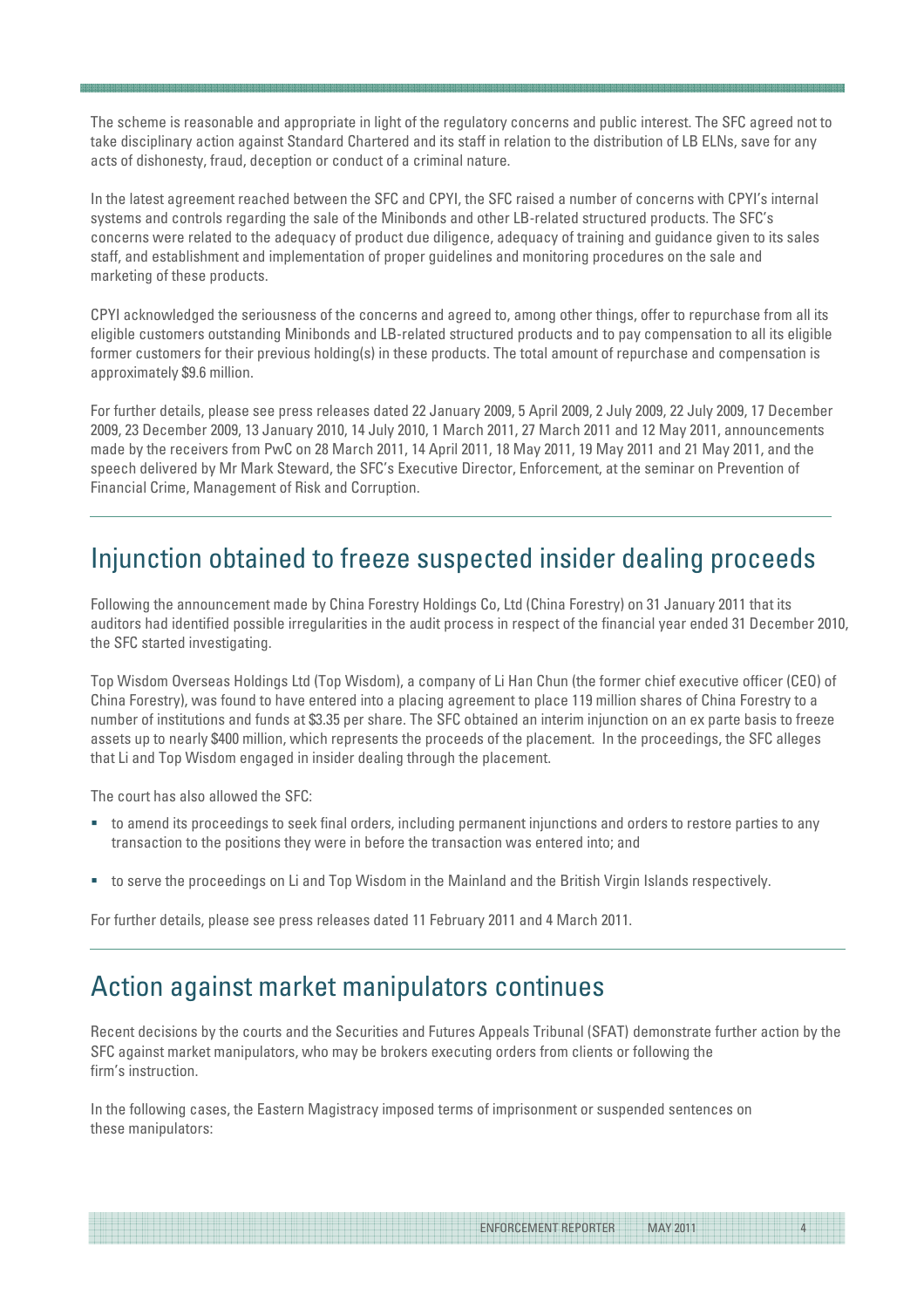- Pan Ming, a responsible officer of Guotai Junan Securities (Hong Kong) Ltd was sentenced to an immediate fivemonth imprisonment after being convicted of market manipulation. Instructed by a client to fix a higher closing price for the shares of IRICO Group Electronics Co Ltd, Pan directed his colleague to place buy orders in the last two minutes of trading. As the prices for these orders were higher than the prevailing market price, the share price closed 14% higher. This facilitated a subsequent off-market transaction at a price higher than the closing price. Pan's client was charged with market manipulation and fraud offences. He left Hong Kong after the summons was issued and a warrant for his arrest is in force;
- Fong Ka Lai was sentenced to one-month imprisonment, suspended for 12 months after pleading guilty to manipulating the price of three CBBCs during the pre-opening session. Fong's orders caused the final indicative equilibrium price of the CBBCs to swing widely on three days; and
- Yu Yau Ki, Tony was sentenced to four-week imprisonment, suspended for 18 months after pleading guilty to market manipulation. He placed a series of buy and sell orders for the shares of WLS Holdings Ltd, which did not involve any change of beneficial ownership, and had caused the nominal price of the shares to rise about 5%.

In a disciplinary case, the SFAT dismissed the application by Zhang Xiaoming, formerly CEO of ICEA Group and a responsible officer of ICEA Capital Ltd (ICEA Capital), and affirmed the SFC's decision to prohibit him from re-entering the industry for 12 months.

The SFC found that, on the first two days of listing of a company in 2004, ICEA Capital – the sponsor and lead underwriter – provided improper market support for the share price. Zhang was the person who decided to provide market support and instructed his subordinate to buy the shares. These purchases reduced the selling pressure of the shares and gave the market a false and misleading impression of the natural supply of, demand for, and the price of the shares.

#### The SFAT:

- confirmed that "the SFC was perfectly entitled to find that Mr Zhang's conduct amounted to the offence of false trading under section 295 of the Securities and Futures Ordinance (SFO). It is not necessary for there to be a criminal finding by a court …, for the SFC to conclude that conduct equivalent to that offence has taken place, and to rely upon that conduct for disciplinary purposes;"
- confirmed that it is the responsibility of the licensed person to refuse to undertake activity, which constitutes a breach of the SFO, even if instructed to do so by the company and at the cost of his job; and
- refused to accept Zhang's submission that there were no victims in false trading. The SFAT decided: "The primary victims of false trading are those who may have purchased shares believing that the trading activity demonstrated was genuine trading activity and that there was a genuine interest in the shares … The secondary victims of the conduct complained are, first, the integrity of the market, second, the public's confidence in the market, and the cost of equity in the market."

Previous decisions by courts have sent a very strong message to the market that manipulators are not tolerated. Further, brokers may face immediate custodial sentences or disciplinary sanctions for carrying out suspicious or manipulative instructions from clients, or following the firm's instructions.

For further details, please see press releases dated 21 February 2011, 1 March 2011 and 24 March 2011, and the SFAT's determination dated 18 February 2011 (Application No. 13 of 2009).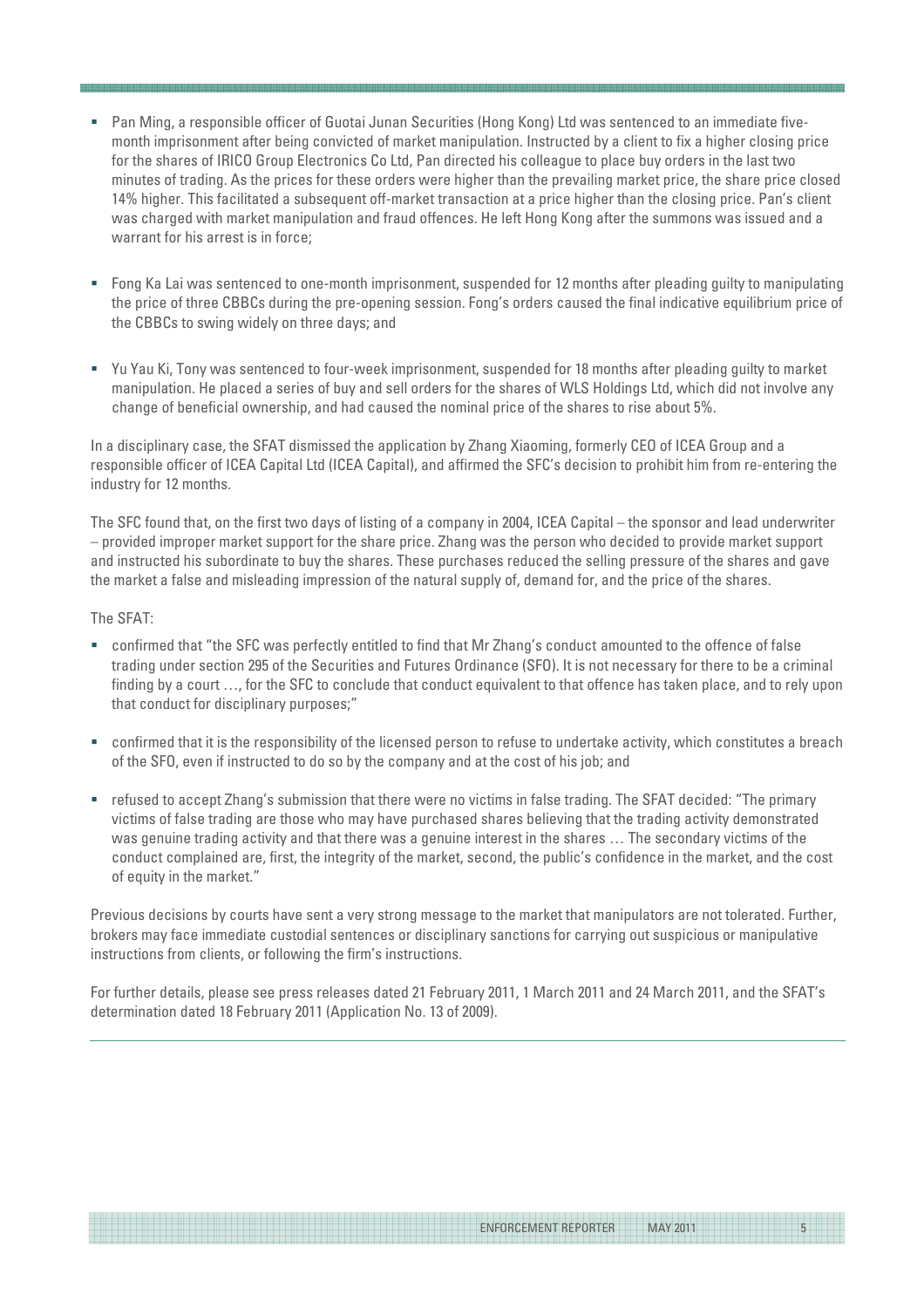# Timely disclosure deemed vital to fair, informed market

### Two more listed company directors disqualified for misconduct

In Issues No. 65 and 67, we reported on the disqualification orders obtained by the SFC against company directors of Warderly International Holdings Ltd (Warderly). Recently, the SFC obtained further orders in the High Court to disqualify two other directors of Warderly, which brought an end to the SFC's proceedings against a total of six directors of Warderly. The two orders are the 16th and 17th orders obtained to date.

The two directors of Warderly, among other things, had failed to make timely disclosure of material information to the market:

- Hung Kwok Wa, Godfrey, former executive director, was disqualified for five years; and
- Leung Ping Chung, Hermann, former alternate non-executive director, was disqualified for two years.

This is the first time an alternate non-executive director has been disqualified for this type of misconduct.

Both Hung and Leung accepted that they:

- failed to manage the company with the necessary degree of skill, care, diligence and competence as reasonably expected of persons of their knowledge and experience holding their offices and functions; and
- failed on a number of occasions to ensure Warderly complied with the disclosure requirements under the Listing Rules and to give shareholders all the information they might reasonably expect.

The complaints against Hung and Leung are similar. In view of Leung's position and lesser responsibility for the day-today management of Warderly's affairs, and the failings identified by the SFC, Leung's disqualification period was shorter than Hung's.

Shareholders are entitled to expect competent governance from listed company directors. In particular, material events concerning the financial positions of listed companies should be disclosed to shareholders in a timely fashion.

For further information, please see press releases dated 16 September 2009, 17 March 2010, 8 October 2010 and 1 March 2011, judgment dated 1 March 2011 (HCMP 1742/2009) on the Judiciary's website.

#### Other disqualification proceedings commenced

The SFC has also commenced proceedings in the High Court to disqualify two former senior executives of Sunlink International Holdings Ltd (Sunlink).

The SFC alleged that Wong Shu Wing Andy (a former chairman and executive director) and Lee Chak To (a former chief financial officer):

- failed to manage Sunlink with the necessary degree of skill, care, diligence and competence as is reasonably expected of persons of their knowledge and experience and holding their offices and functions; and
- failed to ensure Sunlink complied with disclosure requirements under the Listing Rules.

The SFC alleged that the breaches centred on a number of material events in 2008 concerning the deteriorating financial position of Sunlink, which should have allegedly been disclosed to its members, the general investing public and The Stock Exchange of Hong Kong Ltd (SEHK).

ENFORCEMENT REPORTER MAY 2011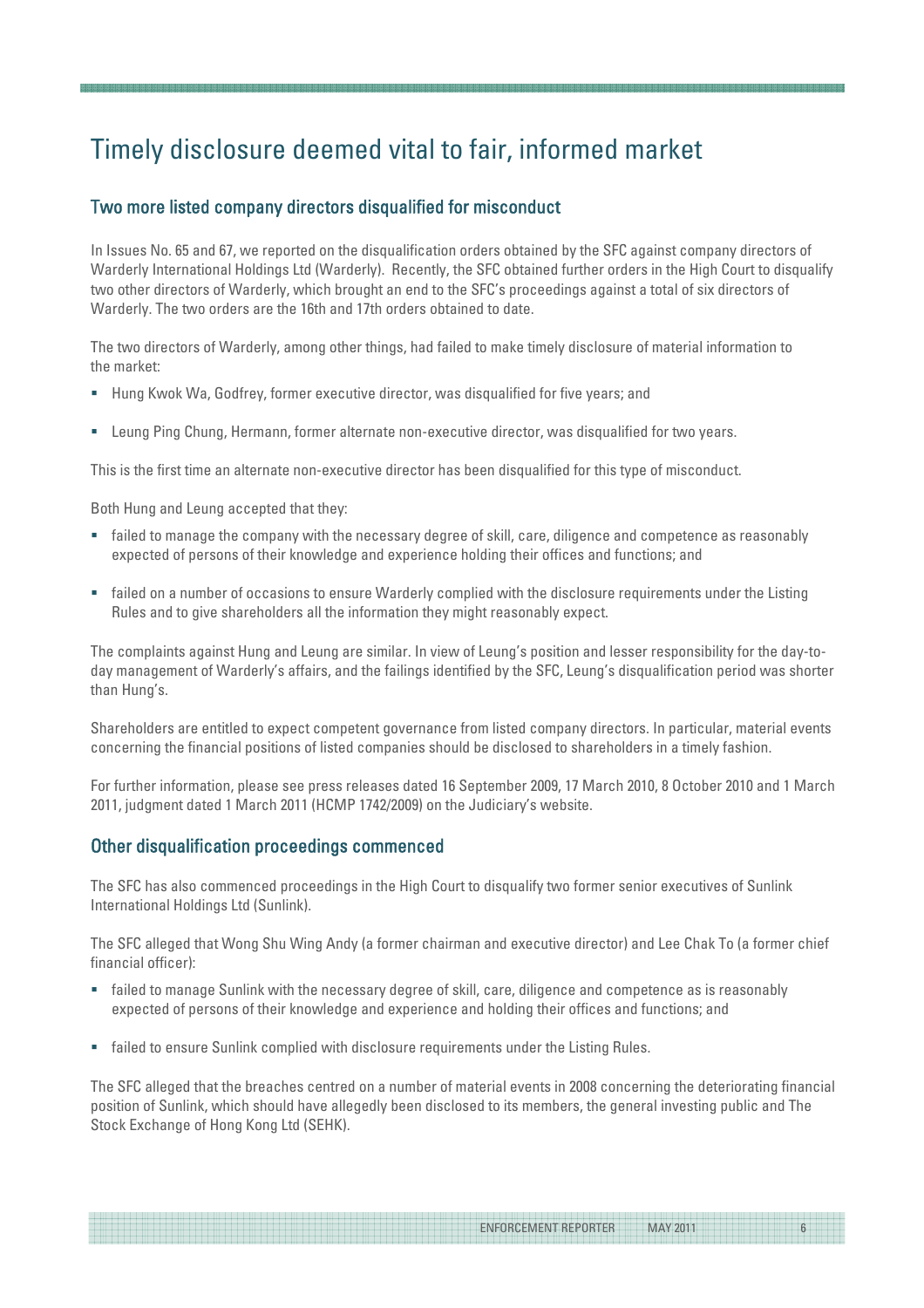For further information, please see press release dated 20 January 2011, summary of the material events and the SFC's allegations on the SFC website.

#### Disqualification-related appeals dismissed

In Issues No. 60 and 65, we reported that the SFC commenced proceedings against Rontex International Holdings Ltd (Rontex) (now known as Siberian Mining Group Company Ltd). The High Court granted orders to, among other things, disqualify three former executive directors, and direct Rontex to commence legal proceedings against them to seek recovery of compensation resulting from their misconduct. This was the first case in which the SFC obtained an order in the High Court directing a listed company to commence civil proceedings to seek recovery of compensation for the loss and damage suffered by the company as a result of directors' misconduct.

Cheung Keng Ching and Chou Mei (Chou), two former directors, appealed against the length of their disqualifications and complained that the company should be able to settle its claim against them without having to obtain court approval of the settlement.

Recently, the CA ruled that any settlement should be approved by the court and reduced Chou's disqualification period from five years to four years.

For further information, please see press releases dated 25 September 2008, 18 March 2010 and 17 May 2011.

### Secret accounts remain on regulatory radar

The SFC has been waging a campaign against the use of secret accounts since May 2007.

This misconduct typically involves:

- facilitation of the opening and operation of secret accounts;
- non-disclosure of the existence of secret accounts contrary to the requirements of the Code of Conduct for Persons Licensed by and Registered with the SFC, which requires licensed firms to have policies banning trading by employees unless it is fully disclosed to the firms;
- the use of fictitious names or names of others (usually a friend or relative) to hide accounts; and
- concealment of illegal activity, such as market manipulation, insider dealing and front running by trading through these accounts.

Recently, the SFAT affirmed the SFC's stance on secret accounts:

"Unless a[n] …employee discloses the existence of an outside securities trading account and … submit details of the trading it is simply impossible for the employer to monitor the employee's trading activities. Unless it is able to monitor an employee's trading activities it will not be able to ensure proper compliance with the regulatory requirement, which … is properly aimed at ensuring that there is no conflict of interest between an employee and the client with which the employee deals, and that no advantage is being taken by an employee of inside information."

In this case, the SFAT dismissed Sham Pik Yan, Winda's appeal against the SFC's decision. By deliberately hiding her secret account from her previous employer, Sham failed to act honestly and fairly or in the best interests of her customers and the integrity of the market. She was suspended for seven months.

Two others, Chan Yin Chun and Law Ting Pong, were also suspended for conducting personal trading through secret accounts and failing to disclose them to their previous employer.

ENFORCEMENT REPORTER MAY 2011